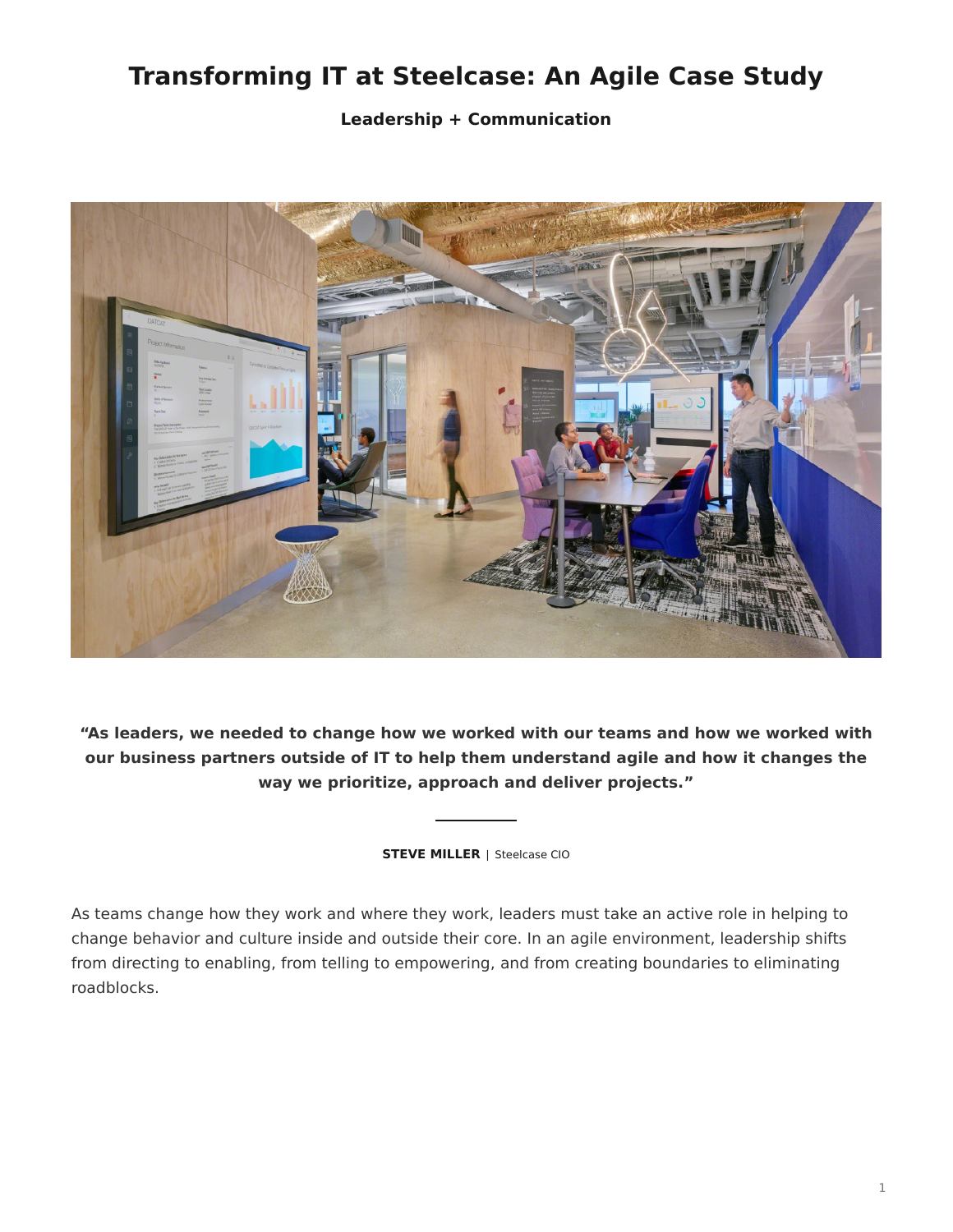**In order for agile to be successful, leaders participated in workshops to consider how their own behaviors should evolve to help their teams reach desired outcomes.**

## **KEY LEARNINGS INCLUDE:**

#### **Communicating differently**

Respond to issues in-the-moment with less polish and more authenticity.

#### **Empowering people**

Those with knowledge on key topics are empowered to influence and decision making is distributed. Teams are empowered to direct their own work and provide each other with feedback.

#### **Avoiding silos**

Promote the development of skills and more fluidity in moving from one job to the next by cross-training team members and focus on breaking down 'towers of knowledge.' More flexibility helps in getting more work done.

#### **Leading as a guide**

The leader acts as coach to a team that is both enabled with skills and empowered to implement them in creating value for the customer.

### **NEXT CHAPTER** – [Change Management](https://www.steelcase.com/eu-en/research/articles/agile-case-study-change-management/) **PREVIOUS CHAPTER** – [Research + Engagement](https://www.steelcase.com/eu-en/research/articles/agile-case-study-research-engagement/)

[Table of Contents](https://www.steelcase.com/eu-en/research/articles/topics/agile/agile-case-study/)

| +About Steelcase |  |
|------------------|--|
| +Customer Care   |  |
| +Legal Notices   |  |
| +Follow Us       |  |
| +Contact Us      |  |